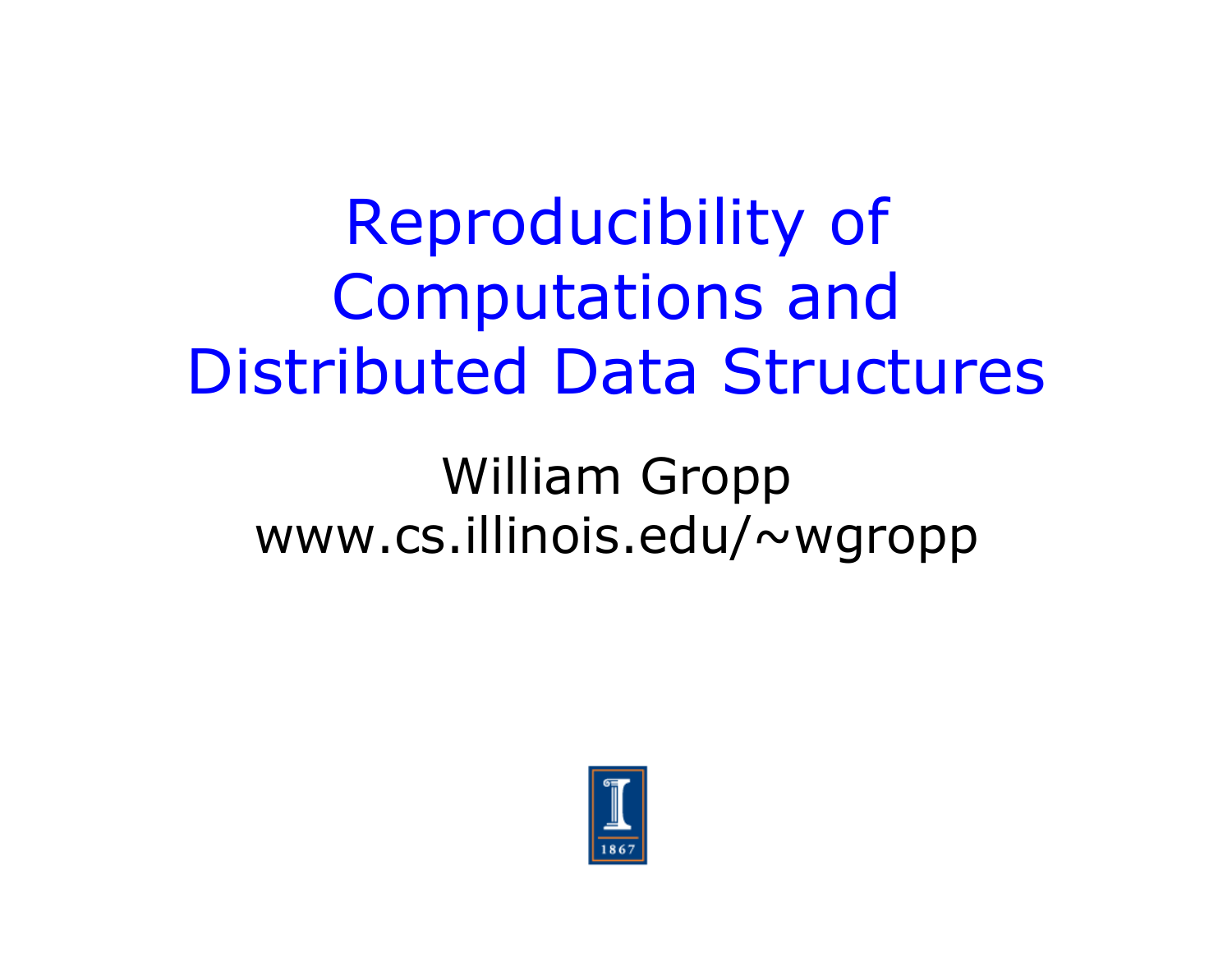## Reproducibility Issues

- Different order of evaluation can (but remember Jim's talk) lead to different results – loss of bitwise identical reproducibility
- Two contributors to different ordering
	- ♦ Ordering induced by decomposition across memory domains
	- ♦ Ordering induced to provide maximum parallelism
- Not just an issue of MPI\_Allreduce

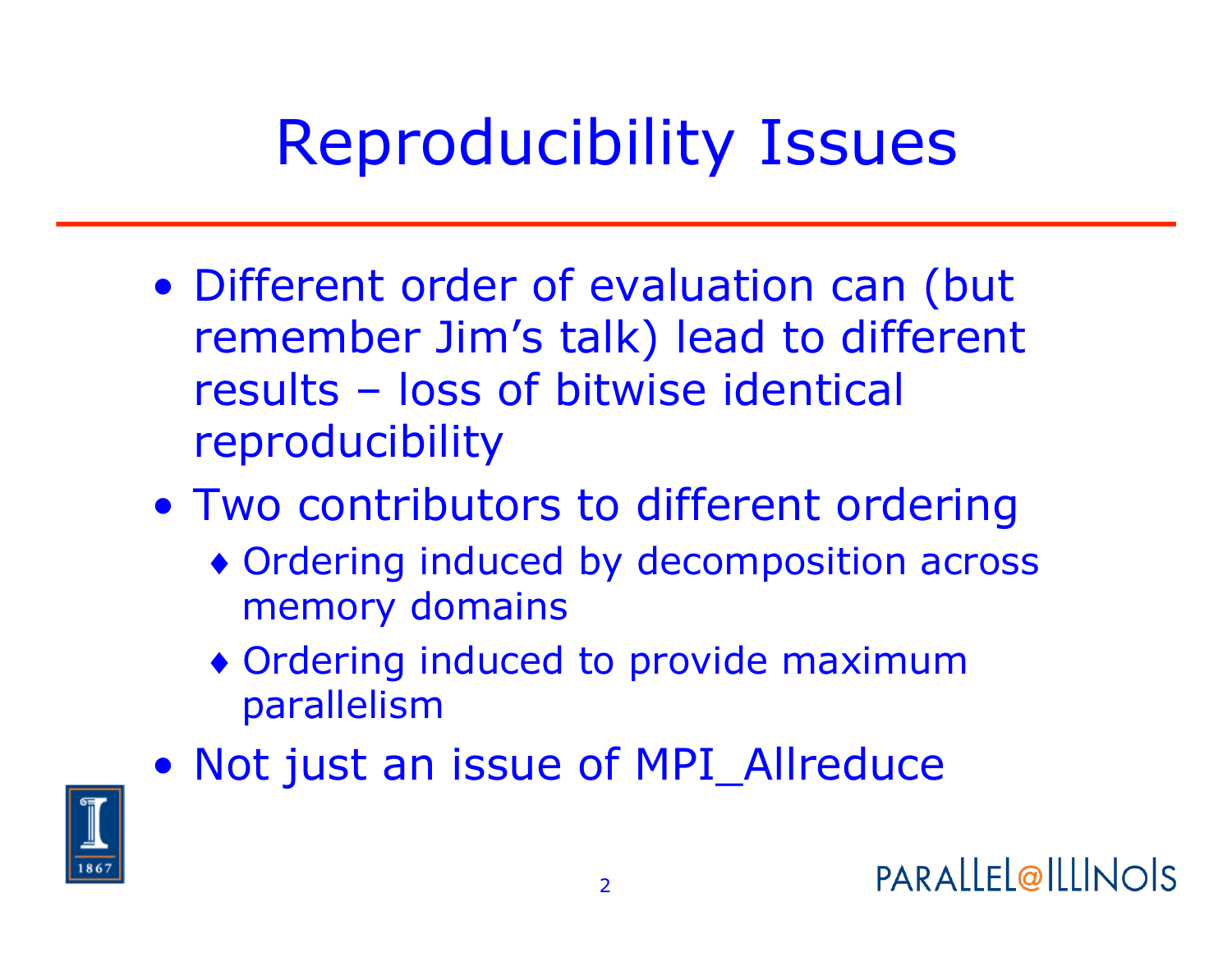## Reproducibility and Accuracy

- Reproducibility means getting the same result bitwise independent of the number of processors used.
- This is not the same as computing an accurate solution
- This talk is concerned *only* with reproducibility
	- $\bullet$  No claims about accuracy are made  $\odot$

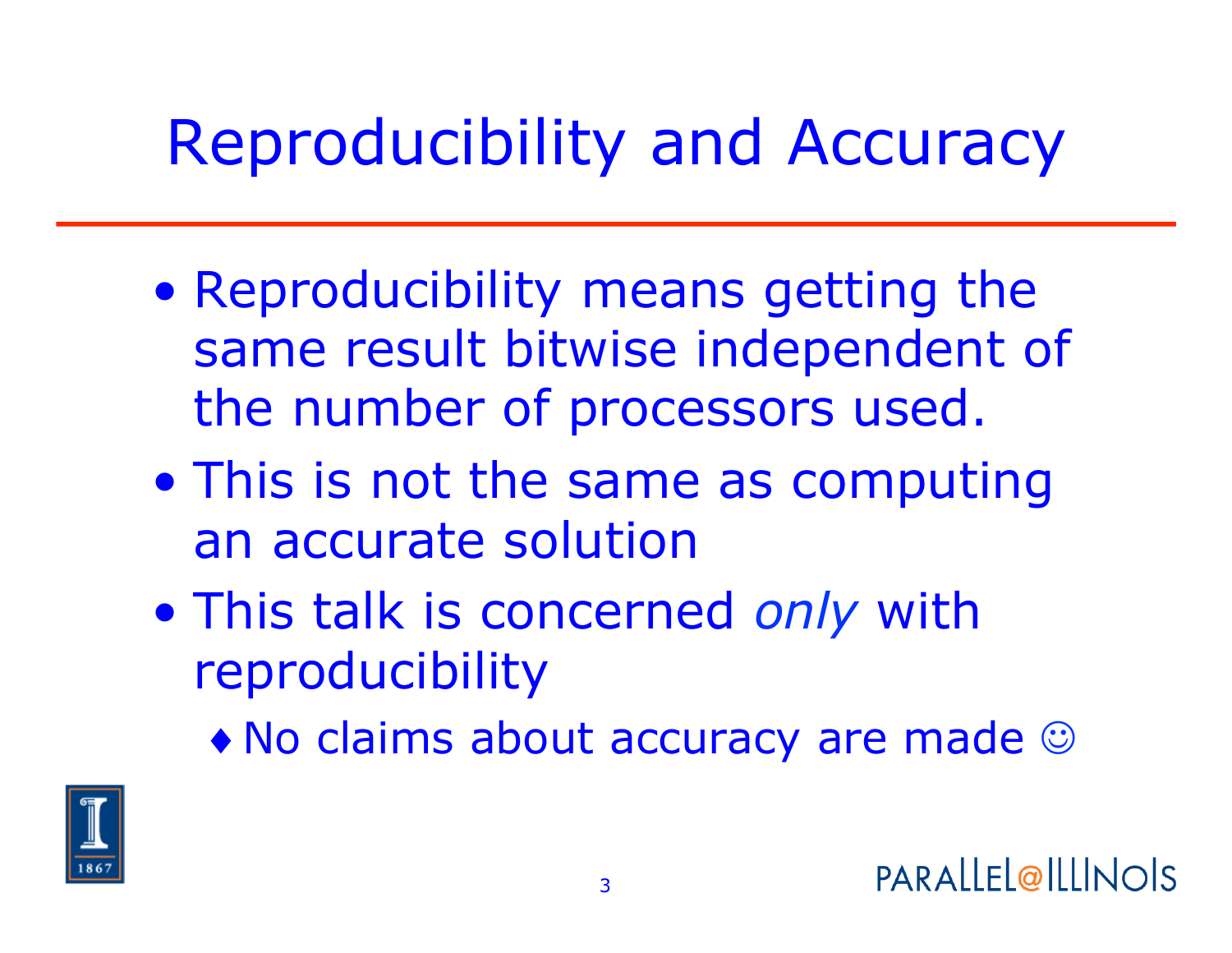# What Kind of Reproducibility?

- "The same result I got with my serial code"
	- ♦ Always possible, but may not be effectively parallel or efficient
- "The same result regardless of the number of processes"
	- ♦ This is the one I'm targeting, with an additional caveat:
		- For the different number of processes in which I'm interested
- Note: Reproducibility applies to the *entire* program
- Also assuming the same hardware and code choices by compiler

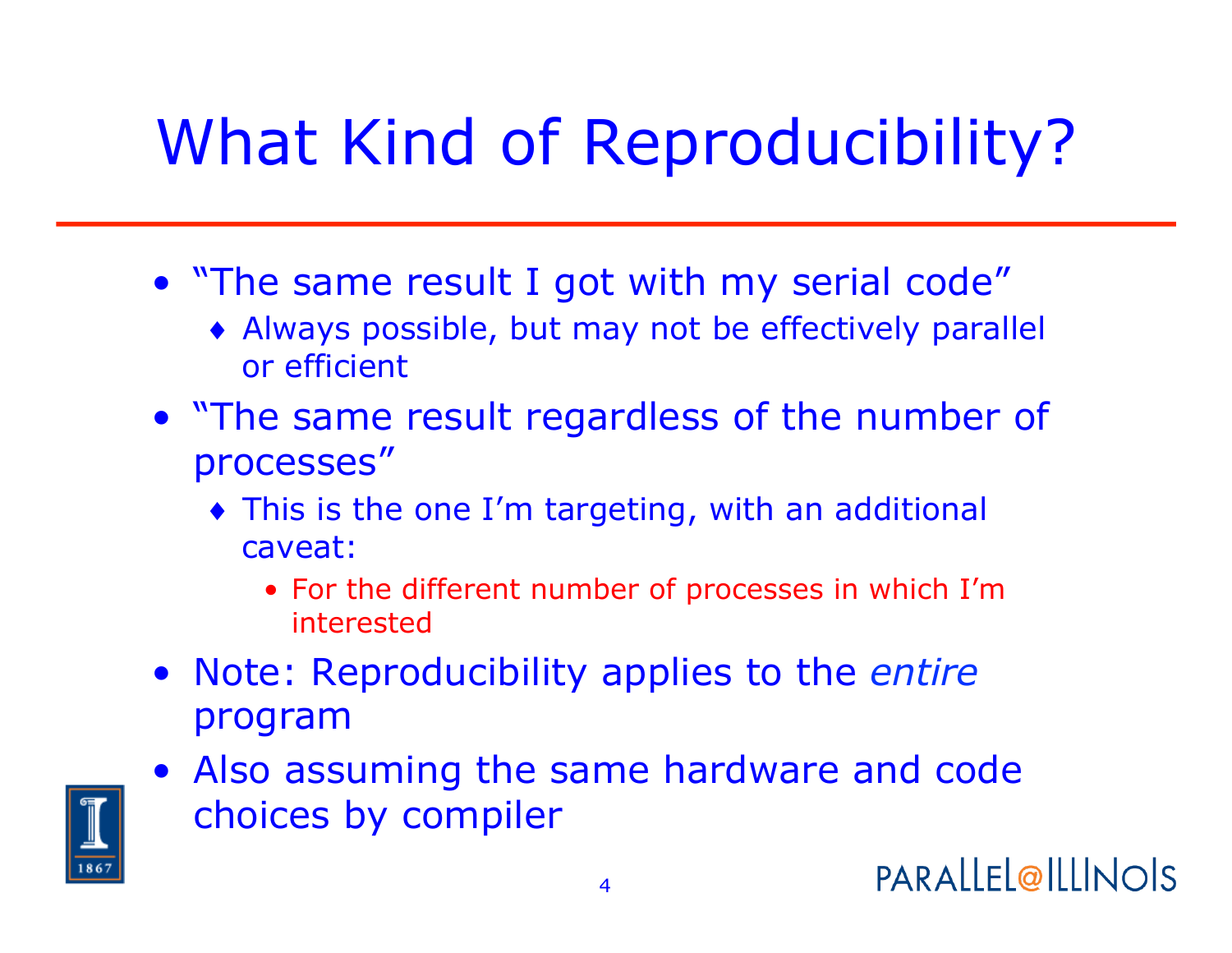Example: Data Decomposition

- A typical computation starts with an expression of the serial computation:
	- $\bullet$  Do i=1,n

 $sum = sum + a(i)*b(i)$ 

• Parallelizing to two processes gives

 $\bullet$  Do i=1,n/2

 $sum = sum + a(i)*b(i)$ MPI\_Allreduce(MPI\_IN\_PLACE,sum,…, MPI\_SUM,comm)

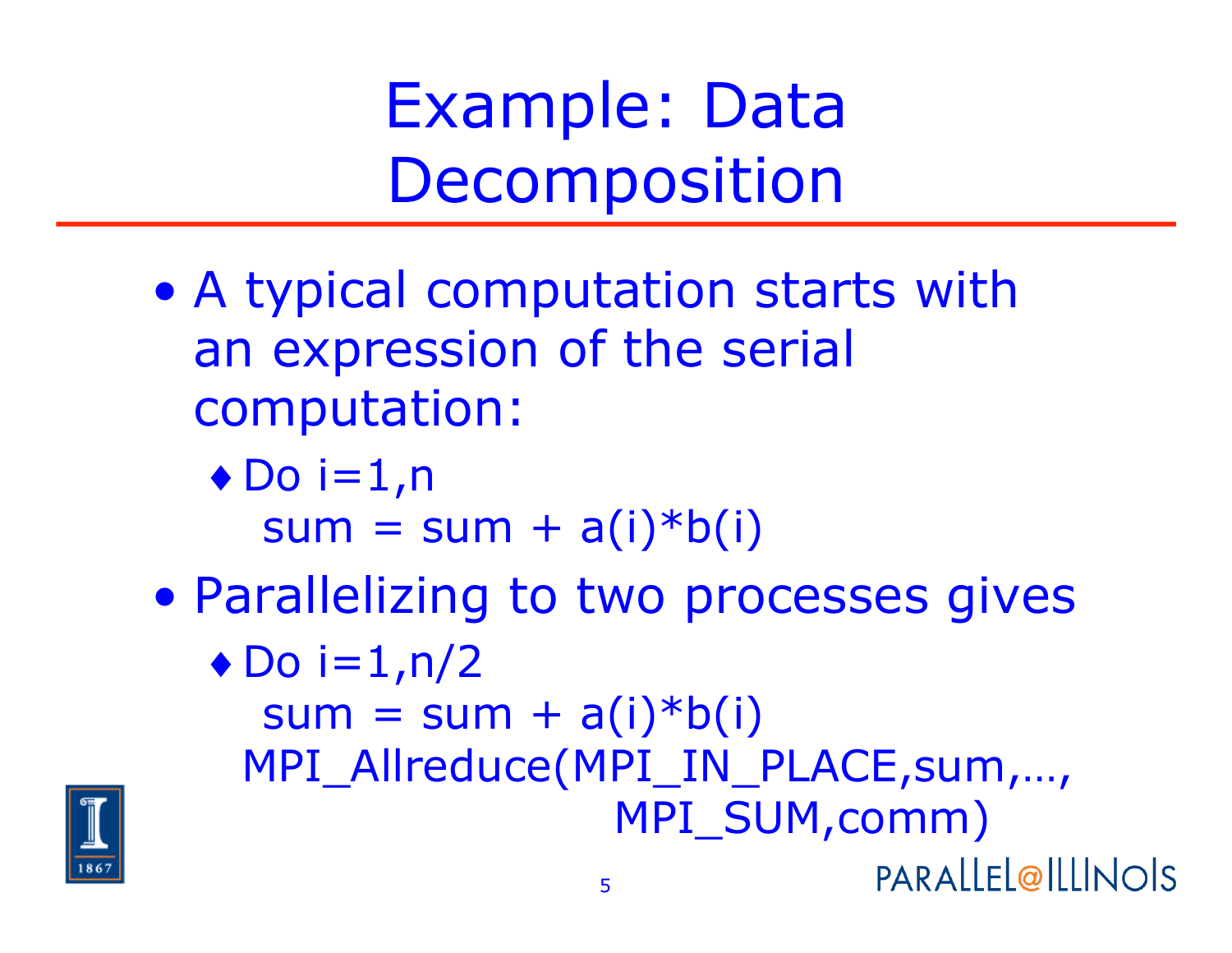## Simple Data Decomposition

- This follows the common practice of decomposing the data from a single global object (the vectors) to a collection of single local objects (the vector elements belonging to the process)
- This practice changes the order of evaluation, leading to the loss of bitwise reproducibility

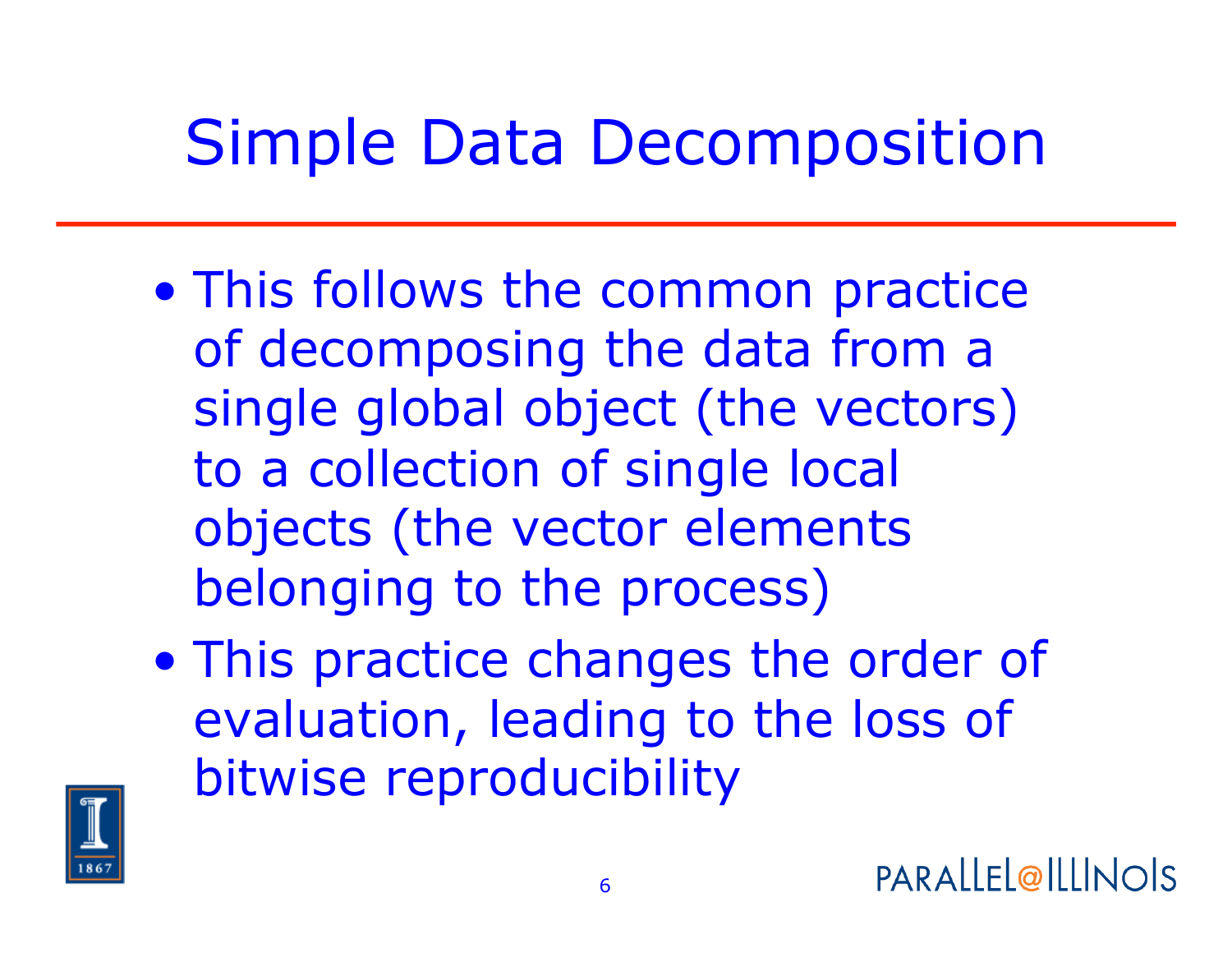# Simple Data Decomposition

- Assumptions:
	- ♦ Data divided into one block per process
	- ♦ Data processed first locally, then globally
		- E.g., first form local dot product, then use MPI Allreduce to get global sum
- Neither of these is necessary or even a good idea…



♦ Lets look at the sum reduction again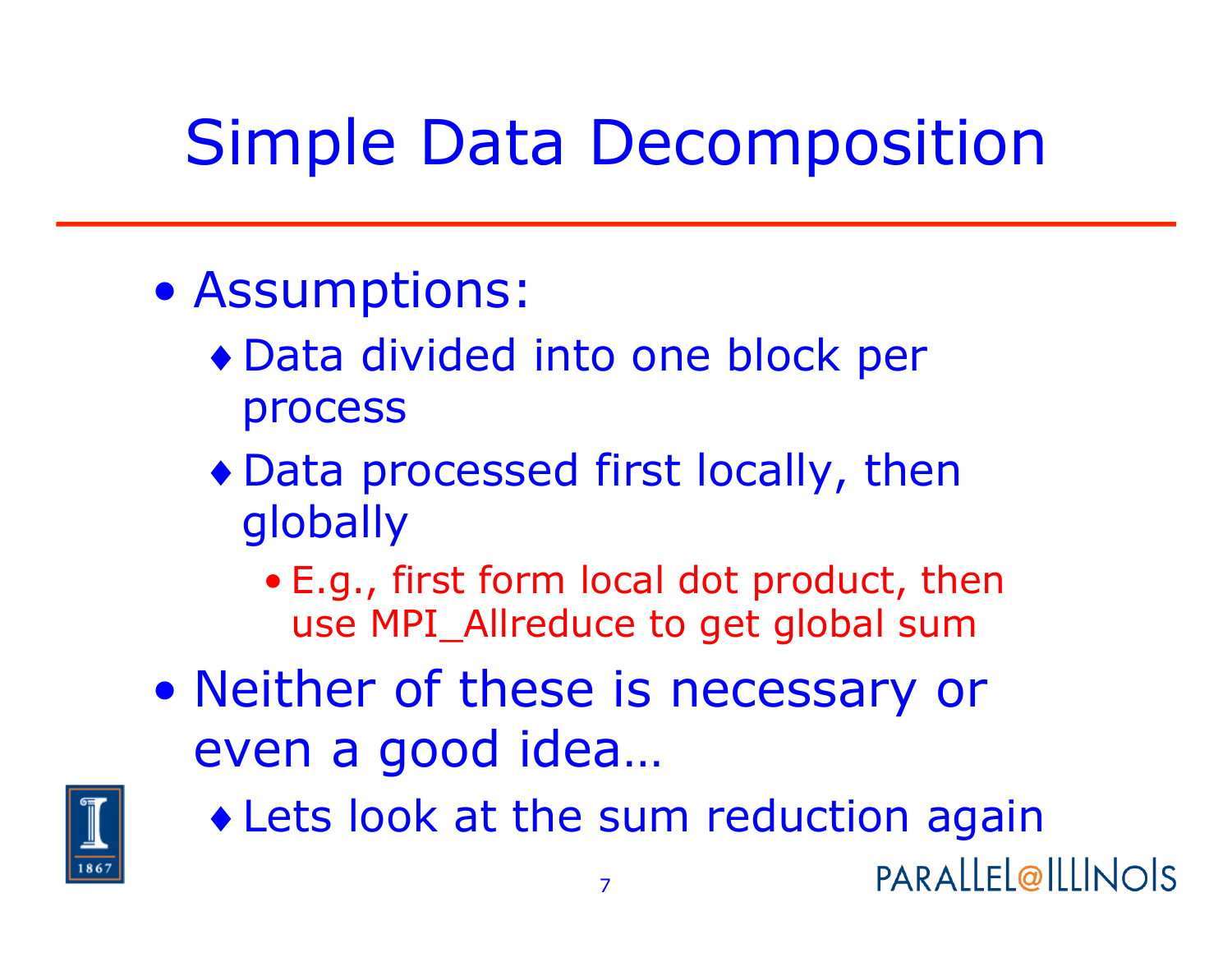## Reduction With Different Process Counts

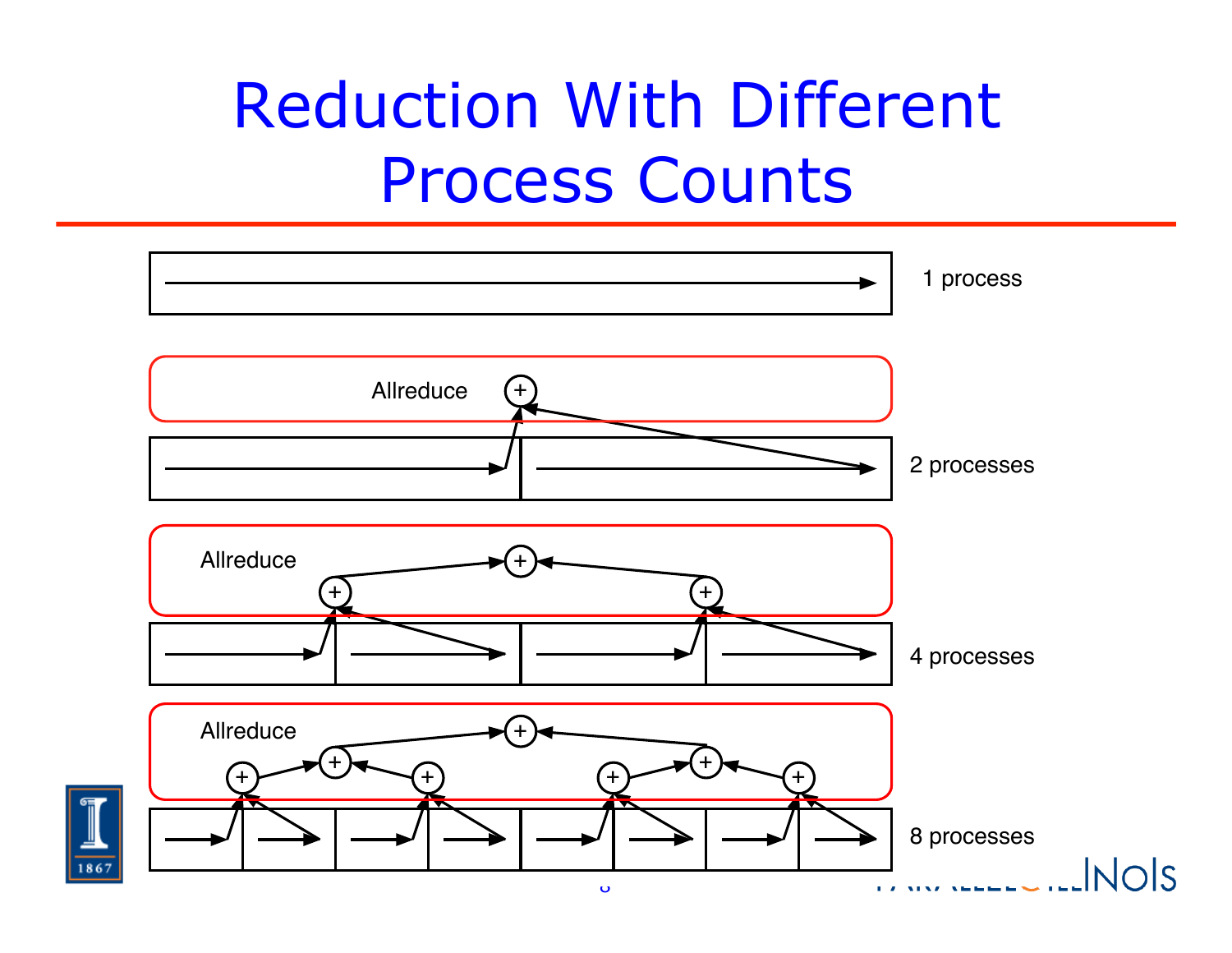## Typical Reduction Tree





No parallelism, since every operation depends on results of a previous sum "Centipede Tree" **PARALLEL@ILLINOIS**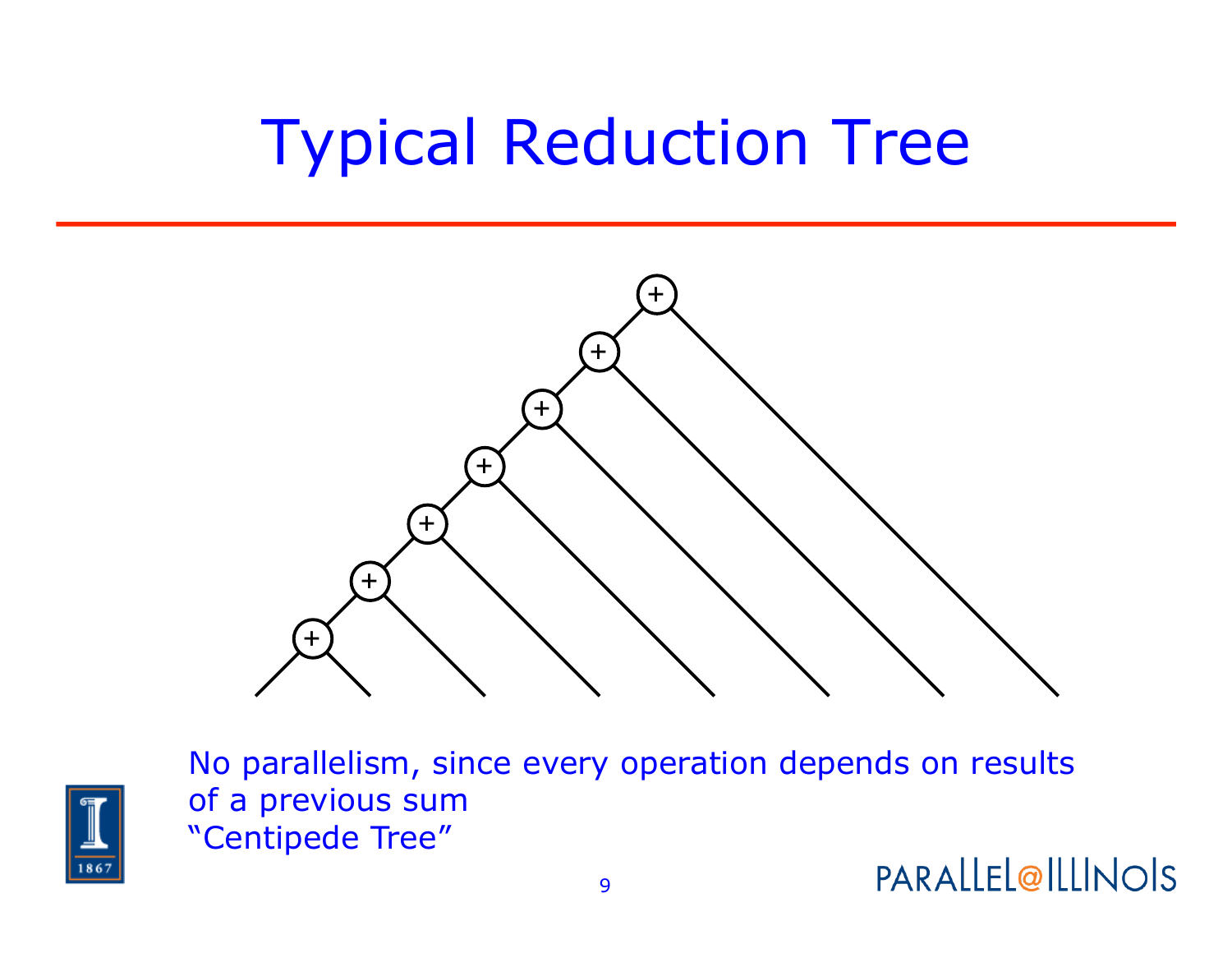### Balanced Reduction Tree



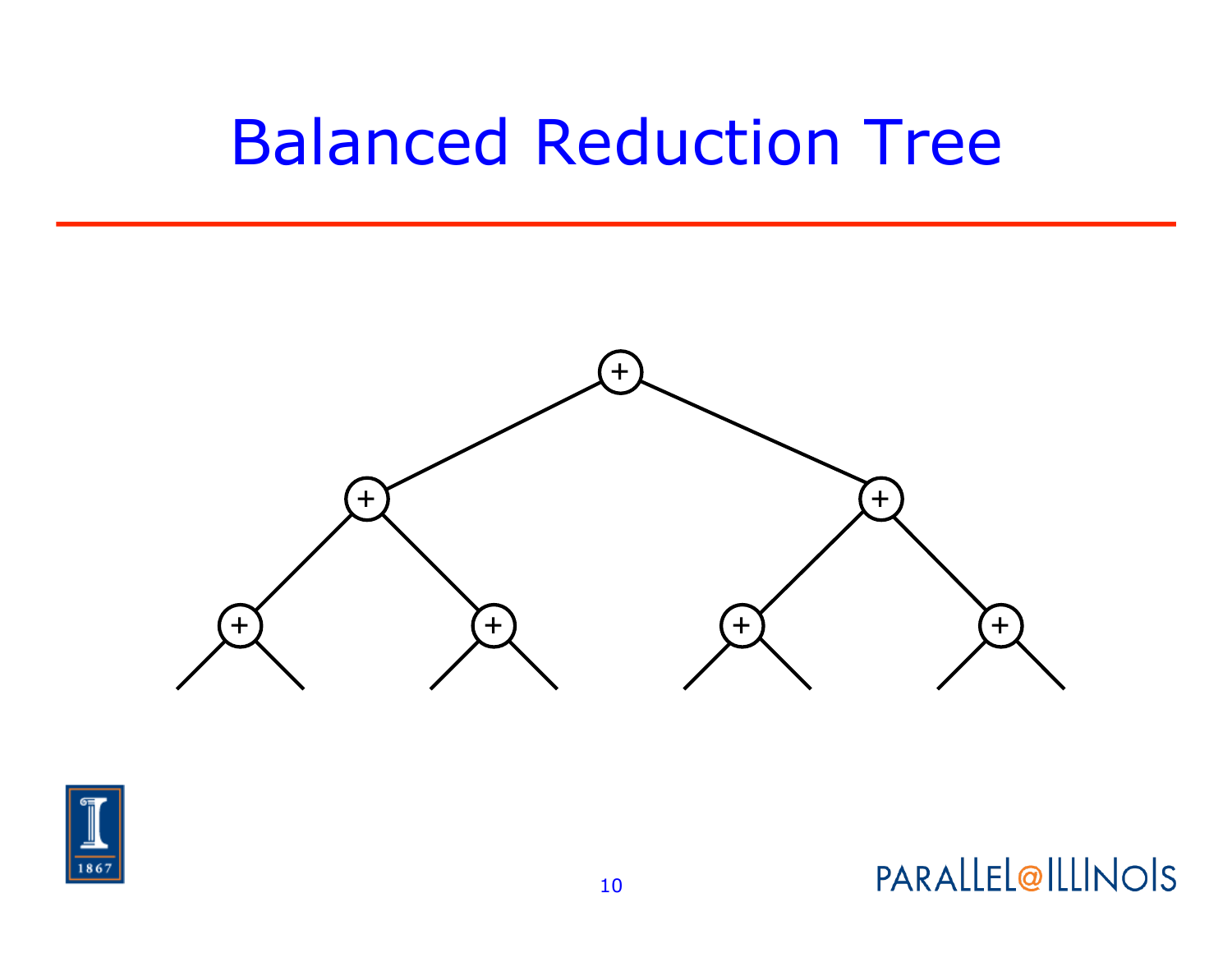## Recursive Doubling Exchange



Offers parallelism, bitwise identical result independent of number of processes

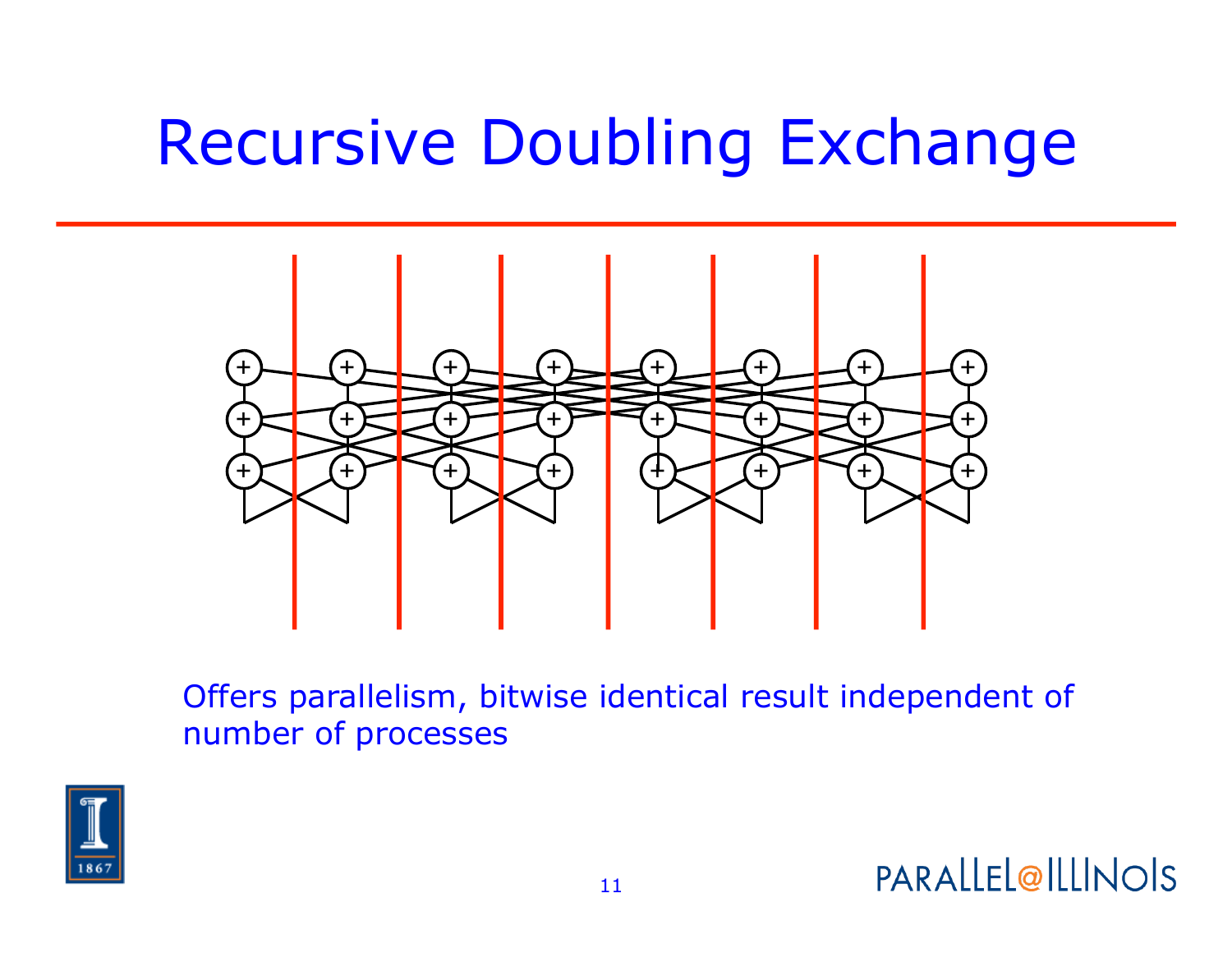## One Approach to Reproducibility

- Define a single schedule for computing results *independent* of the number of processes.
	- ♦ Can *always* do this
		- How will determine efficiency, parallelism

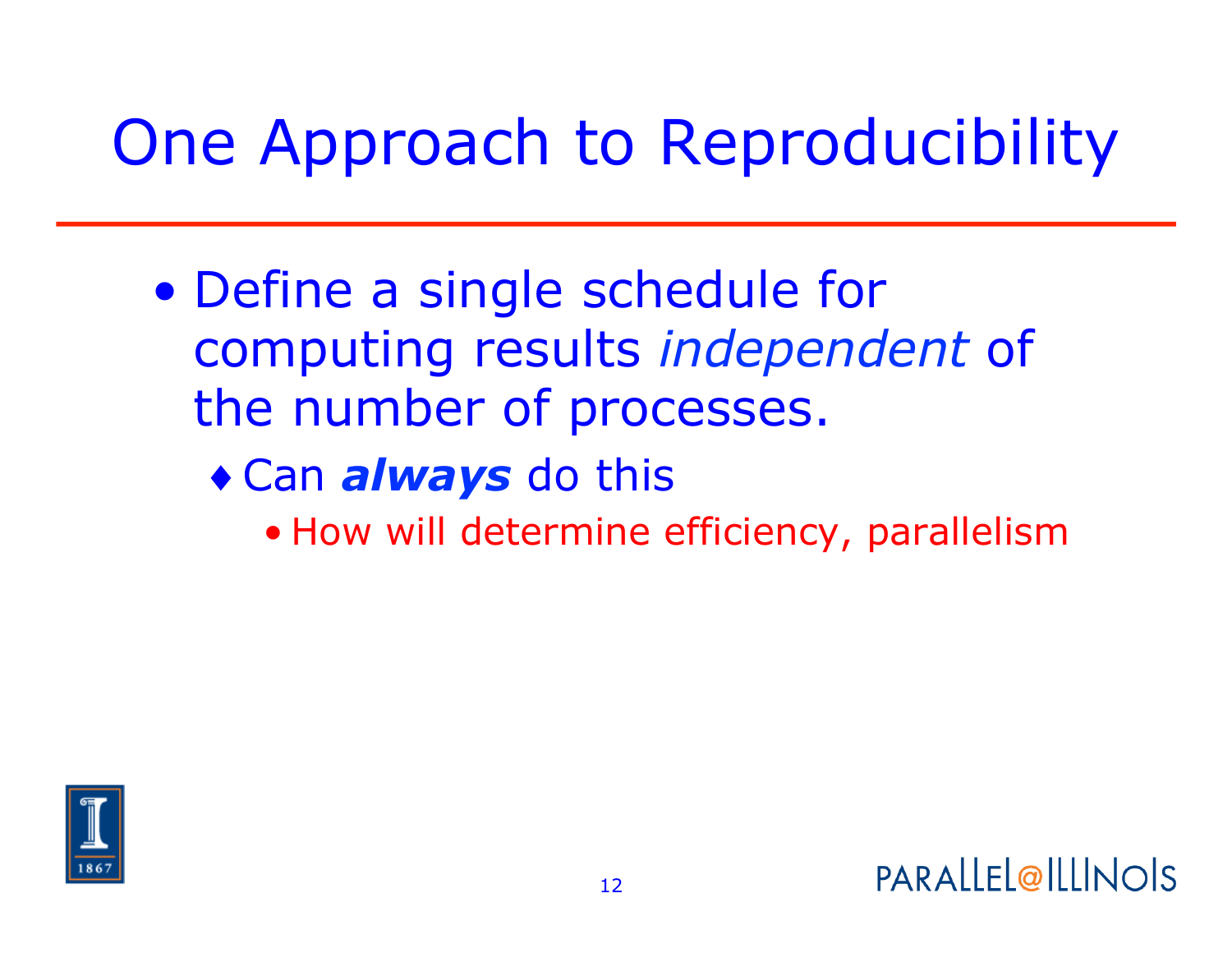#### A Reproducible Dot Product Can Be as Fast as a Simple Dot Product

#### **Performance of Allreduce**





• Strong scaling result to 128k ranks •  $N=2^{27}=134217728$ **PARALLEL@ILLINOIS**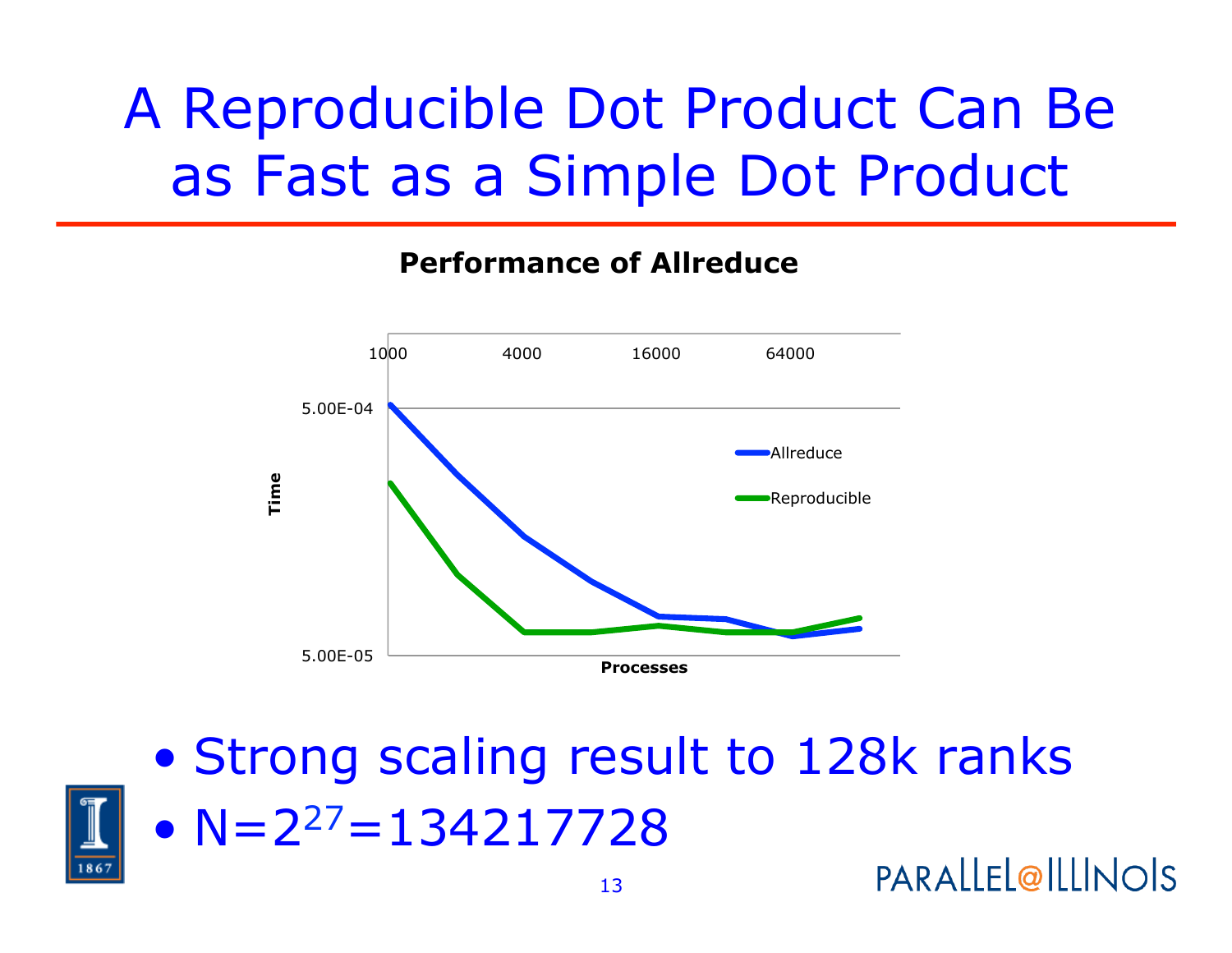Notes on Reproducible Dot Product Experiment

- Example for  $2^k$  processes for  $k=0,...,17$
- Vector length  $2^j$  for  $j$  > =  $k+10$ 
	- $\triangle$  Smallest block is 2<sup>10</sup> elements
- Reproducible version faster because uses a more parallel local sum, giving better performance
	- ♦ Could do for the "Allreduce" one, but used simplest code
- Both become communication bound (vector rather short at a mere 128M)

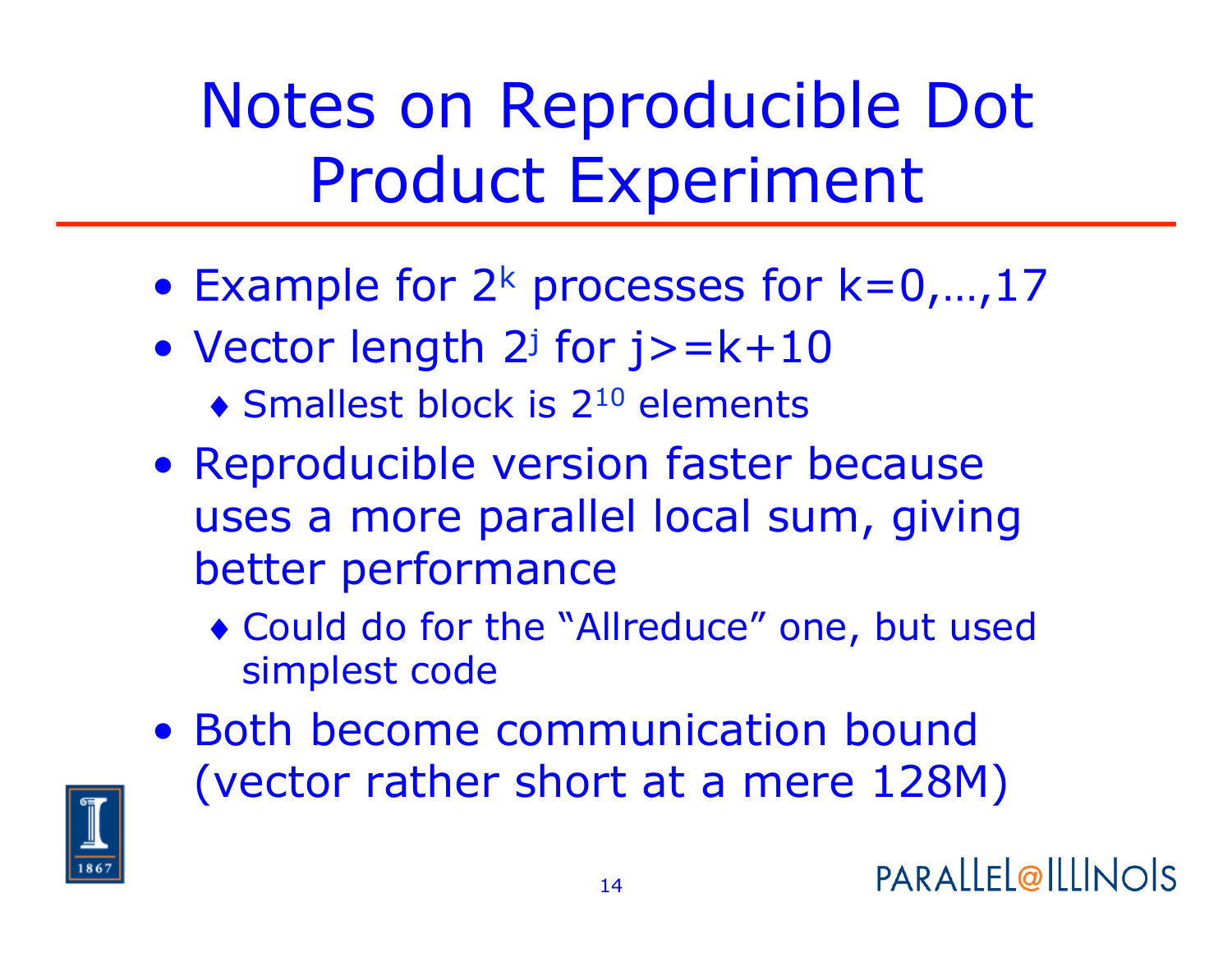An Alternate Design Approach

- Pick a single decomposition, independent of p
	- ♦ Have a maximum number of processes
	- $\bullet$  May have a set of processes, e.g., 2<sup>k</sup>
- Pick a schedule for computation on the decomposition, independent of p
	- ♦ But choose to maximize available parallelism
- With care, computation is now reproducible for all p (within set)

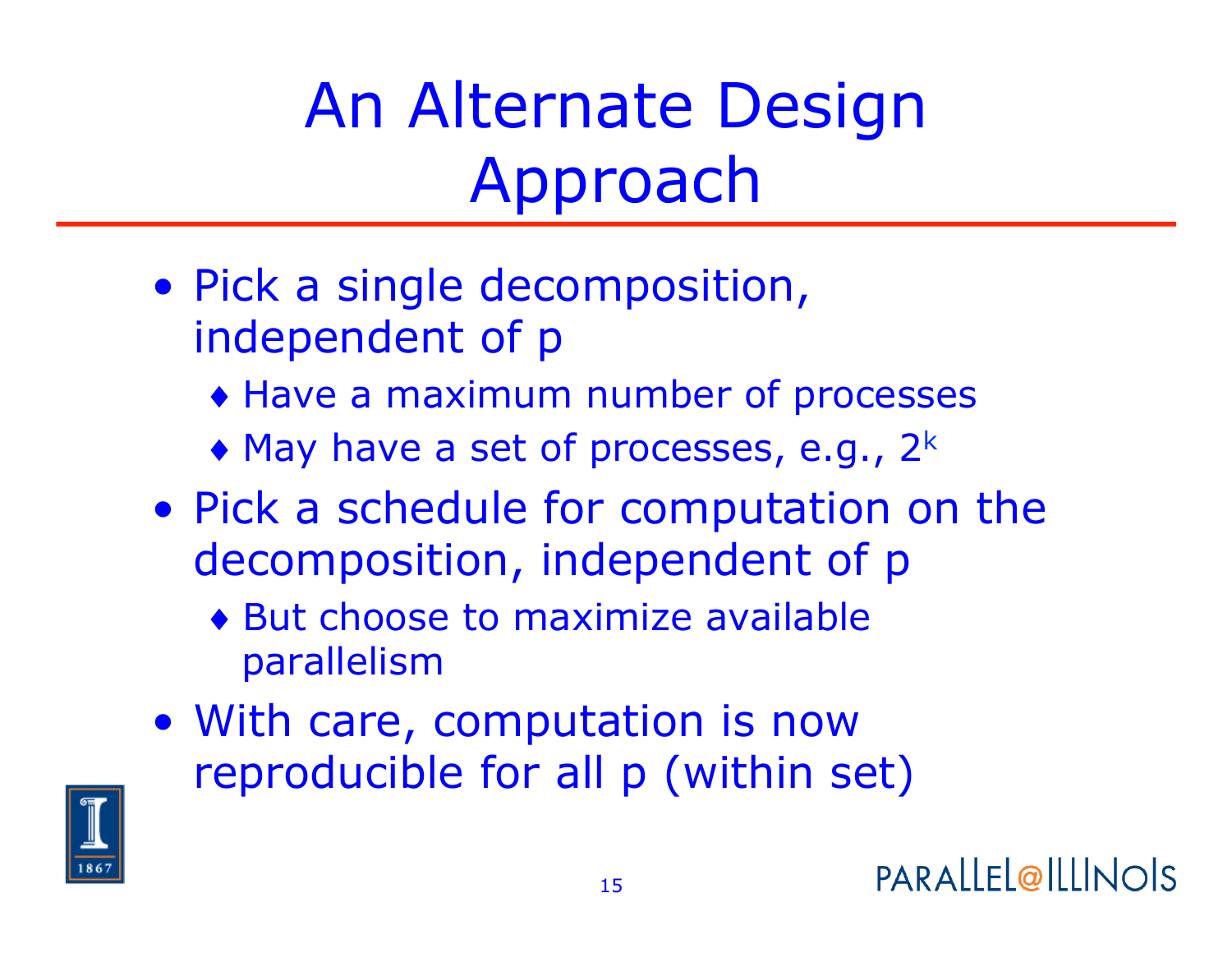## Relaxing the Schedule

- Using a different schedule may give better performance
	- ♦ Dynamic, adapt to different computation speeds, especially on SMP nodes
	- ♦ Some schedules produce bitwise identical results
		- Order of evaluation of blocks does not affect final result



• If (mostly) the same code, fewer places for bugs to reside **PARALLEL@ILLINOIS**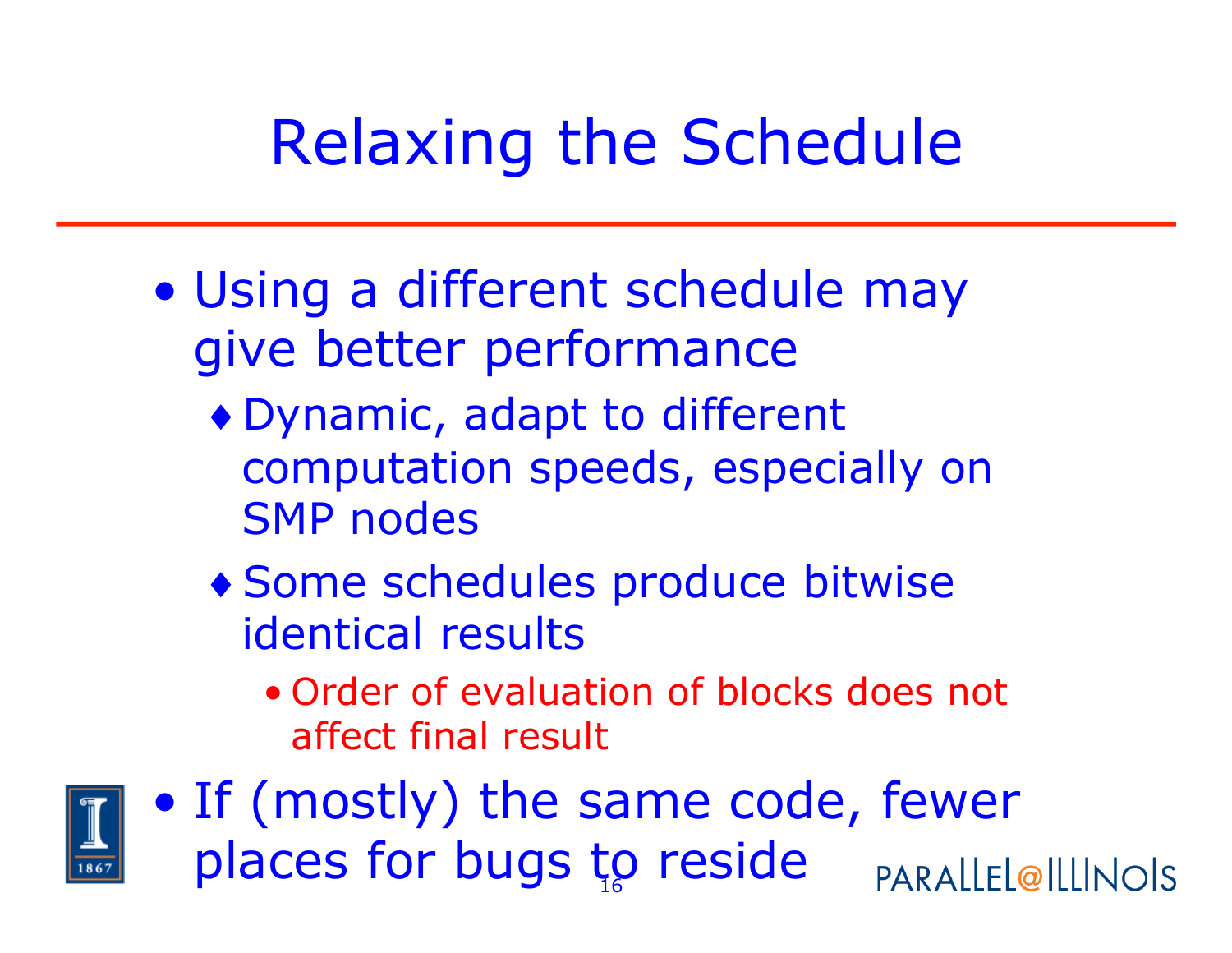# Comments for (Batched) BLAS

- Can't fix reproducibility by *only* looking at parallel vector operations
	- ♦ Having a "reproducible allreduce" is not sufficient
- Data decomposition critical
	- ♦ One block per core/thread/process may not be the best choice
		- Offers other advantages, such as dynamic load balancing on SMPs, memory hierarchy optimizations, …
	- ♦ Good fit to using a small-tile approach
	- ♦ Choices span many (often all) routines
		- May make sense to use inspector/executor approaches
		- Requires an API with separate setup and execute routines

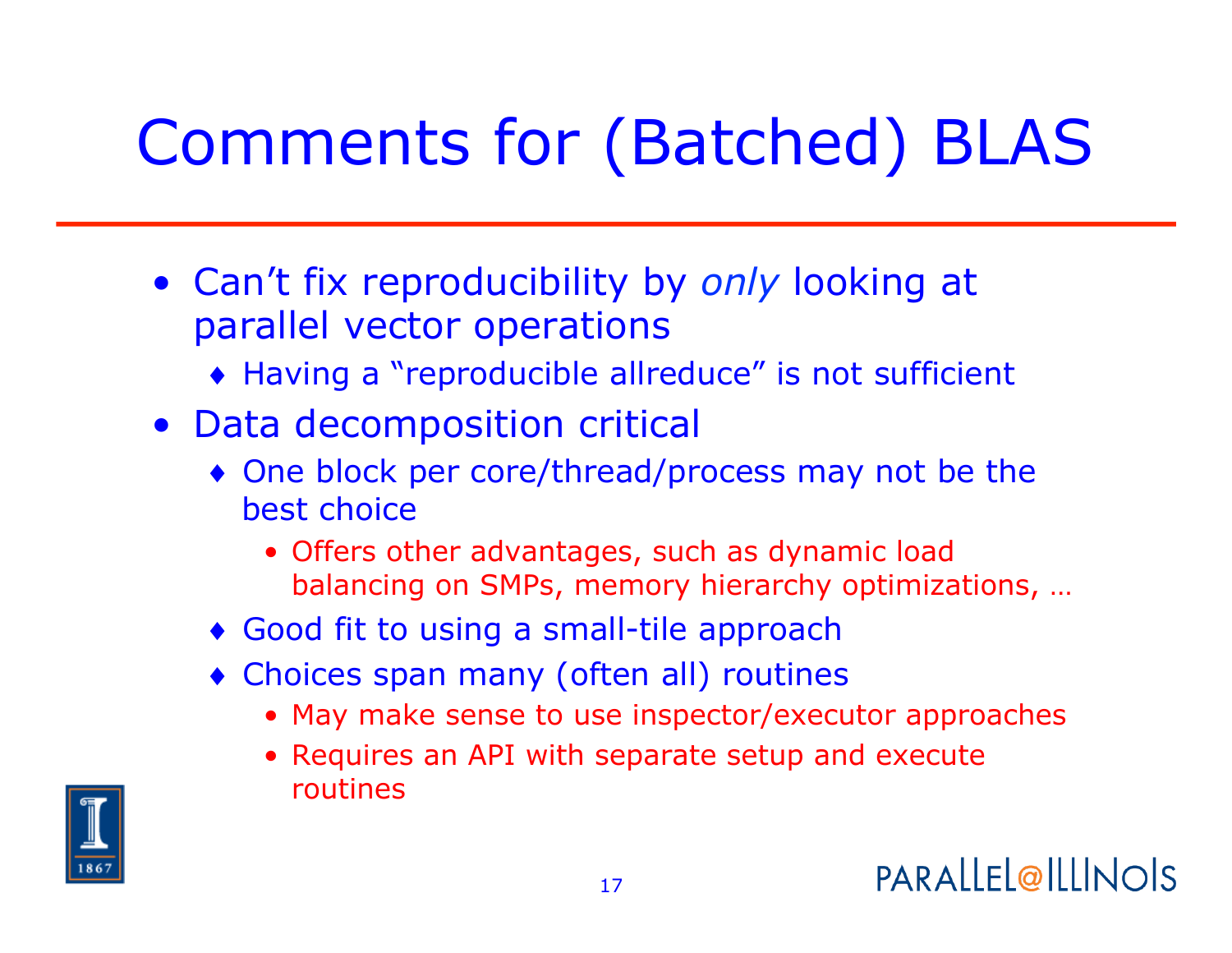## Conclusion

- Reproducibility (in terms of "independent of parallelism") should be defined in terms of a set of # of processes and data decomposition
	- ♦ General case possible but (needlessly?) hard
- Overdecomposition combined with a deterministic, parallel-friendly schedule, provides a way to achieve the same operations, in the same order
	- ♦ Can relax the schedule requirements to trade performance for bit-wise reproducibility
- Overhead can be low
	- ♦ Demonstrated with dot product of distributed vectors